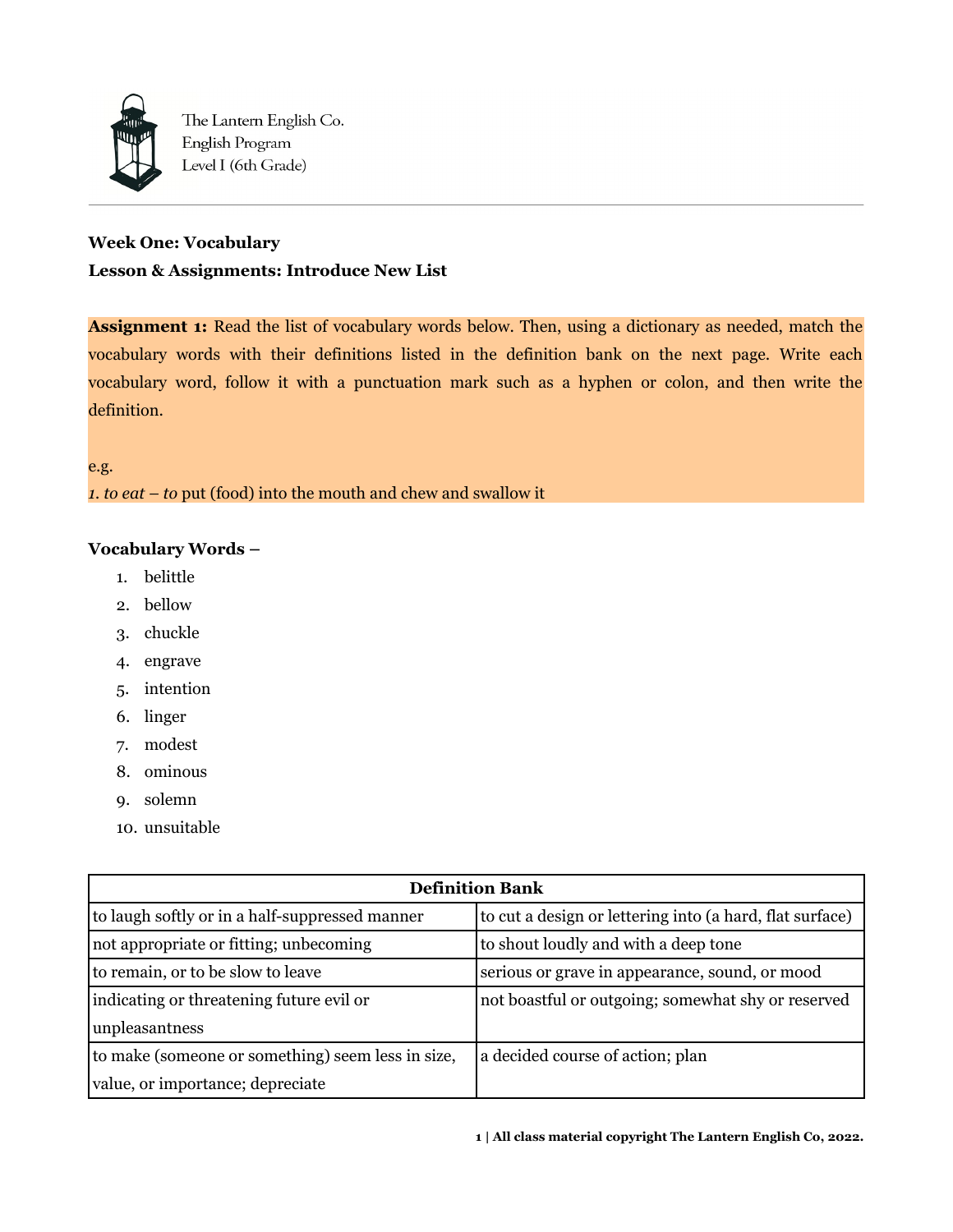

# **Week One: Grammar Lesson & Assignments: Nouns**

The English language has eight parts of speech. We will begin with the **noun**. What is a noun? *A noun names a person, place, thing, or idea.* 

## **ABSTRACT & CONCRETE NOUNS –**

We can separate nouns into two main groups: **concrete nouns** and **abstract nouns**.

*Concrete nouns are nouns that we can touch with our hands, see with our eyes, smell with our nose, hear with our ears, or taste with our tongue.* In other words, we use one or more of our five senses to experience the concrete noun.

Think about a cake. You can see the cake with your eyes, smell it with your nose, taste it with your tongue, and touch it with your hands. The cake may be chocolate with green frosting that smells like peppermint. When you touch it, the frosting is sticky and the cake is soft. If you put a bite of cake in your mouth, you can taste the chocolate and peppermint flavors mixed together. *Cake* is a concrete noun.

How about a drum? You can see the drum with your eyes, hear it with your ears, and touch it with your hands. The drum may be big and painted red. If you hit it with a stick, it will make a loud noise. When you touch it, you realize it is very heavy because it is so big. *Drum* is a concrete noun.

# *The other type of noun is an abstract noun. This is a noun that we cannot see, hear, feel, touch, or taste.*

*Happiness* is an example of this. We cannot see, hear, smell, touch, or taste happiness. It is an idea or a concept. You cannot say what color happiness is or what it tastes like. If you tried to touch happiness, you would have a very hard time doing that because there is nothing to touch. Does happiness have a smell? No. *Happiness* is an abstract noun. *Freedom* and *liberty* are two other examples of abstract nouns. Abstract nouns do not have color, sound, taste, etc.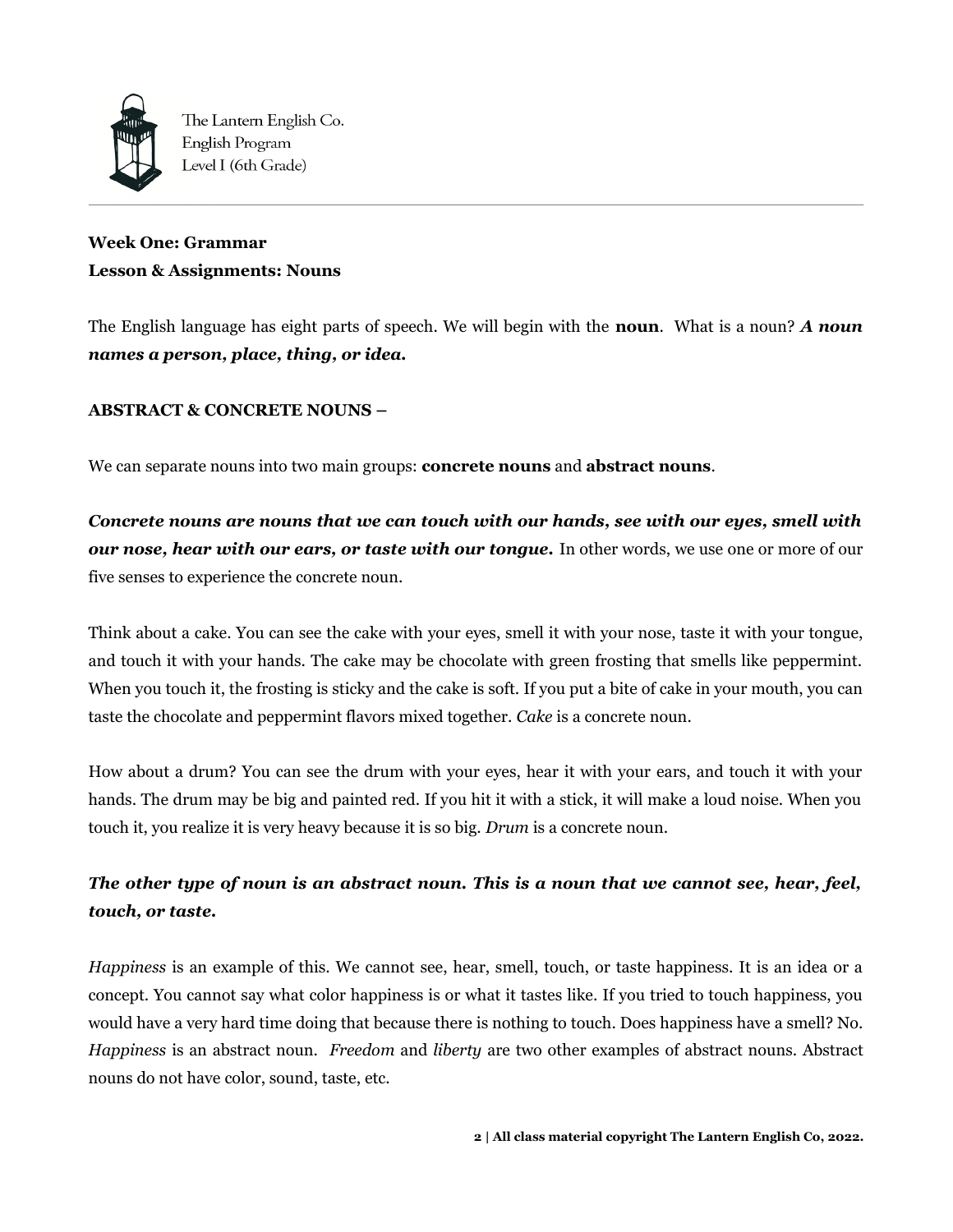**Assignment 1A:** Write whether each noun below is a concrete noun or an abstract noun. Write C for concrete nouns and A for abstract nouns.

| 1. ice cream  | 6. peace       | 11. bed     |
|---------------|----------------|-------------|
| 2. excitement | 7. socks       | 12. bravery |
| 3. tractor    | 8. fear        | 13. pencil  |
| 4. flower     | 9. cat         | 14. book    |
| 5. computer   | 10. friendship | 15. faith   |

**Assignment 1B:** Write down five concrete nouns and five abstract nouns. Remember to ask yourself if you use one or more of your five senses (sight, smell, sound, taste, or touch) to experience the noun.

## **CONCRETE NOUNS:**

#### **ABSTRACT NOUNS:**

| 1. | 1. |
|----|----|
| 2. | 2. |
| 3. | 3. |
| 4. | 4. |
| 5. | 5. |

### **COMMON NOUNS –**

You can categorize nouns by abstract and concrete. But, there is also another way to categorize nouns: **common nouns** and **proper nouns**. We will start by naming some nouns:

| mother  | mailman | summer | playground | tov     |
|---------|---------|--------|------------|---------|
| bicycle | dog     | uncle  | fireman    | kitchen |
| ZOO     | car     | paper  | tree       | pumpkin |

Notice that these nouns do not start with a capital letter. *That is because they are not naming a specific person, place, thing, or idea.* We call these types of nouns **common nouns or improper nouns.** *We use common nouns when we are not referring to something by a specific name.*

For example, all of the underlined words in these sentences are common nouns:

|                                      | 3   All class material copyright The Lantern English Co, 2022. |
|--------------------------------------|----------------------------------------------------------------|
| A car has four tires.                | The tree will be cut down.                                     |
| A playground can be very big.        | The kitchen needs to be cleaned.                               |
| A mother takes care of her children. | The <u>toy</u> is old.                                         |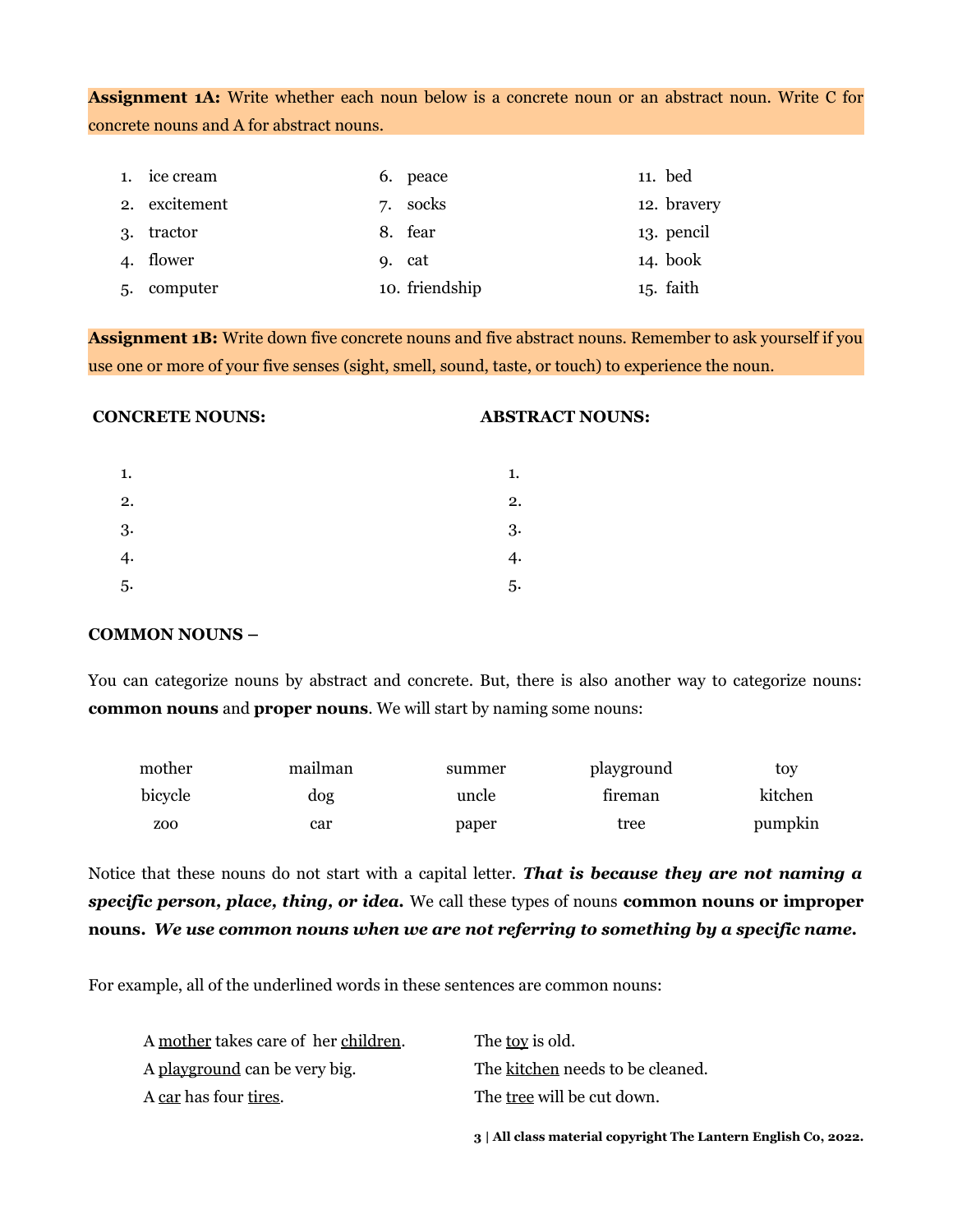A <u>fireman</u> puts out <u>fires</u>. The summer is hot.

A dog barks. The mailman brings letters.

In these sentences, none of the nouns listed have a specific name. They are **common nouns.** 

**Assignment 1C:** Underline the common nouns in the following sentences. Some sentences contain only one common noun, while other sentences contain two common nouns.

- 1. The child played in the rain.
- 2. They had a box of candy.
- 3. The bed was soft.
- 4. He wears a red shirt.
- 5. The tree is tall.
- 6. A cat hunts mice.
- 7. The road was long.
- 8. The shoes were small.
- 9. The table was set for dinner.
- 10. She wanted a doll.
- 11. The cup fell from the counter.
- 12. The family moved into their home.
- 13. The computer ran slowly.
- 14. The bookshelf is full of books.
- 15. My mother is beautiful.
- 16. The clock is brown.

## **PROPER NOUNS –**

In the previous section, we talked about common or improper nouns. These were nouns that did not have a specific name.

But, what if we decided to talk about a specific person, place, or thing? What kind of noun would that be? That would be a **proper noun.** *A proper noun is a noun with a specific name.* It is important to know that *a proper noun always begins with a capital letter.*

Here are some examples of proper nouns:

| Saturday | Mr. Watson          | Zach          | Amv       | <b>Highland Park</b> |
|----------|---------------------|---------------|-----------|----------------------|
| Texas    | Nile River          | Fido          | France    | Monday               |
| Mary     | <b>Bell Theater</b> | <b>Boston</b> | Australia | June                 |

The following categories are always proper nouns.

## **1. Names of people and pets:**

Mrs. Edwards David Snoopy Garfield

**4 | All class material copyright The Lantern English Co, 2022.**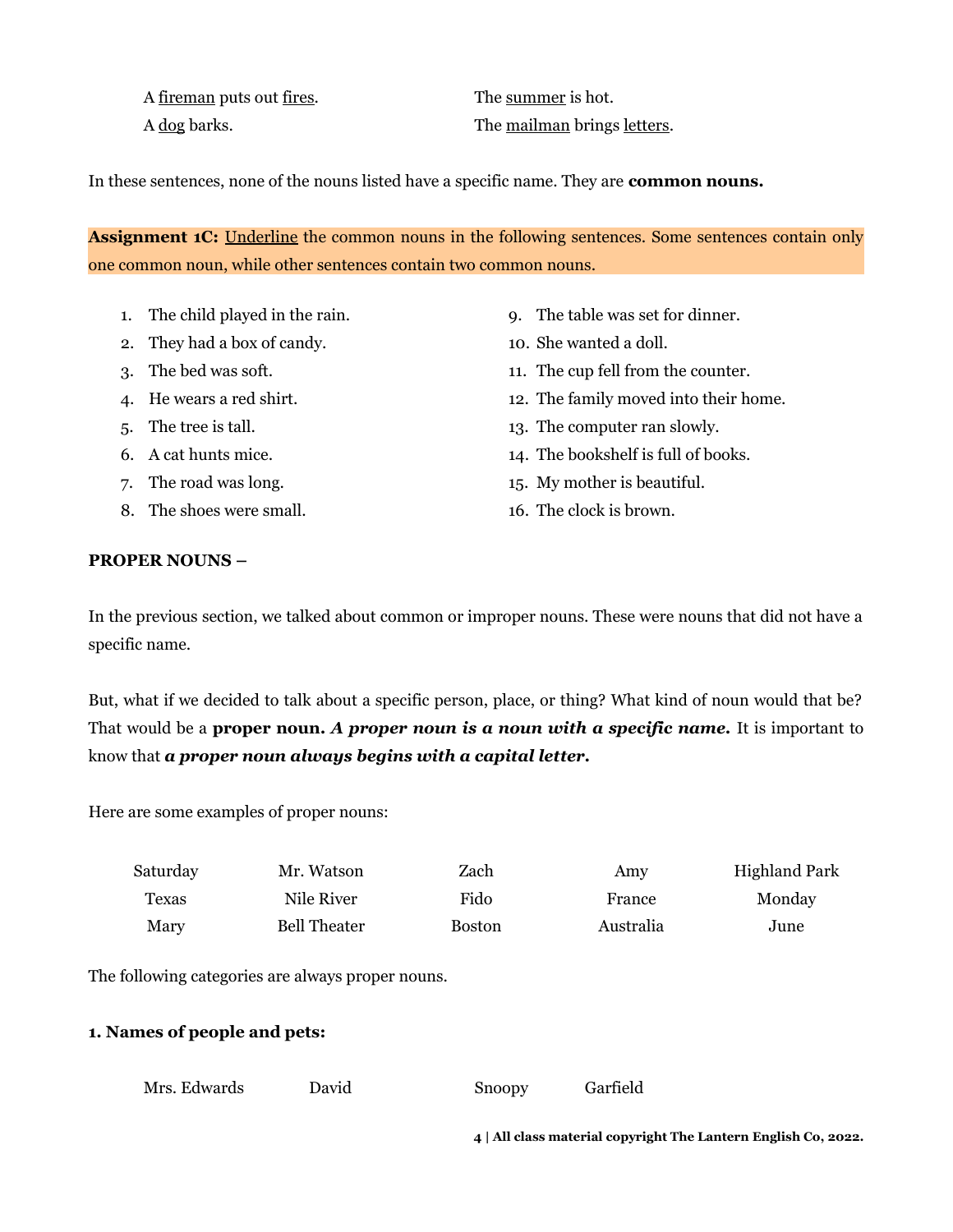## **2. Names of places and buildings:**

| Madrid, Spain | Main Street | <b>Washington Monument</b> |
|---------------|-------------|----------------------------|
| Lake Ontario  | Alaska      | Pacific Ocean              |

### **3. Names of books, movies, newspapers, and magazines:**

| Charlotte's Web | Toy Story      | The Orlando Times |
|-----------------|----------------|-------------------|
| Highlights      | Monsters, Inc. |                   |

#### **4. Names of holidays, days of the week, and months:**

| Christmas           | Sunday       | April  |
|---------------------|--------------|--------|
| <b>Memorial Day</b> | Thanksgiving | Friday |

#### **5. Names of languages:**

| Spanish | English | French | Italian |
|---------|---------|--------|---------|
|---------|---------|--------|---------|

#### **6. Names of companies and brand names:**

| Google | Pepsi | Nike | Apple |
|--------|-------|------|-------|
|--------|-------|------|-------|

## **7. Titles of people when used in front of their names:**

| President Lincoln     | King George    | Captain Hook   |
|-----------------------|----------------|----------------|
| <b>Judge Peterson</b> | Prince William | Doctor McNeish |

#### **But do not capitalize these titles when used alone.** For example:

- "My uncle is a judge for the county."
- "The <u>doctor</u> returned my phone call."

## **8. Names of religions:**

Baptist Protestant Jewish Catholic

**5 | All class material copyright The Lantern English Co, 2022.**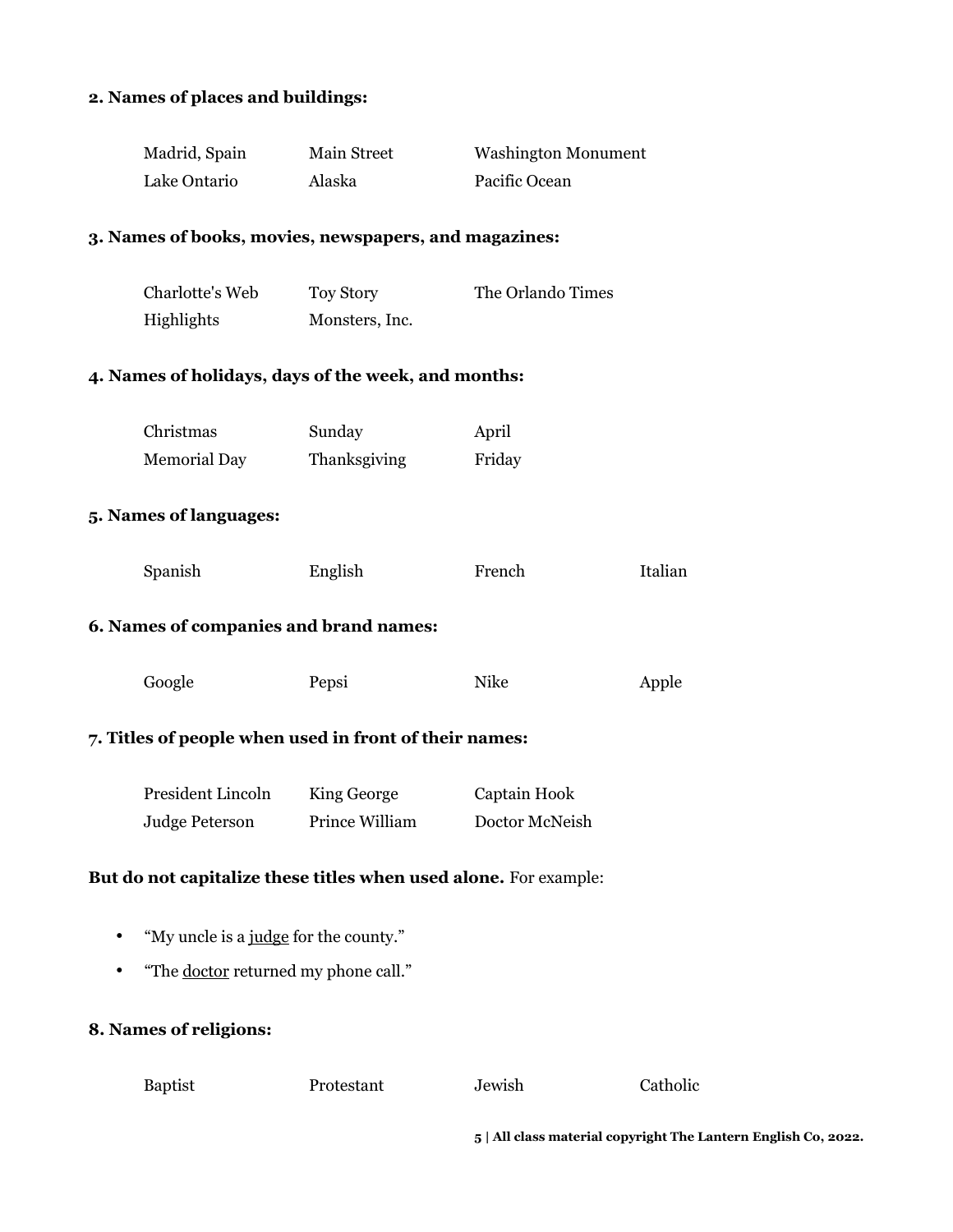### **SOME CONFUSING NOUNS –**

Two groups of nouns that can be confusing when it comes to capitalizing them are the seasons (spring, summer, fall, and winter) and directions (north, south, east, west).

- The general rule for seasons is that you do not capitalize them unless they start a sentence or are part of the name of an event such as the "Winter Olympics."
- The rule for directions is also easy. If you are referring to a specific part or location of the country (such as *the South*, *the Northwest*, *the East*), then you should capitalize the noun. But, if you are just referring to a general direction, then do not capitalize the noun (such as *north of town*, *southeast of my house, go west on Woolridge Rd.*).

**Assignment 1D:** Write whether the following nouns are common (C) or proper (P). Correct the capitalization of the proper nouns.

| 1. | mississippi river | 11. the road            |
|----|-------------------|-------------------------|
|    | 2. the cat        | 12. lake erie           |
| 3. | the house         | 13. pepsi               |
| 4. | chinese           | 14. king edwards        |
|    | 5. the kitchen    | 15. north               |
| 6. | susan             | 16. the summer olympics |
|    | 7. winter         | 17. the phone           |
| 8. | monday            | 18. taylor              |
|    | 9. protestant     | 19. australia           |
|    | 10. the south     | 20. doctor              |

#### **Assignment 1E:** Write five common nouns and five proper nouns of your own.

| <b>COMMON NOUNS</b> | <b>PROPER NOUNS</b> |  |
|---------------------|---------------------|--|
| 1.                  | 1.                  |  |
| 2.                  | 2.                  |  |
| 3.                  | 3.                  |  |
| 4.                  | 4.                  |  |
| 5.                  | 5.                  |  |
|                     |                     |  |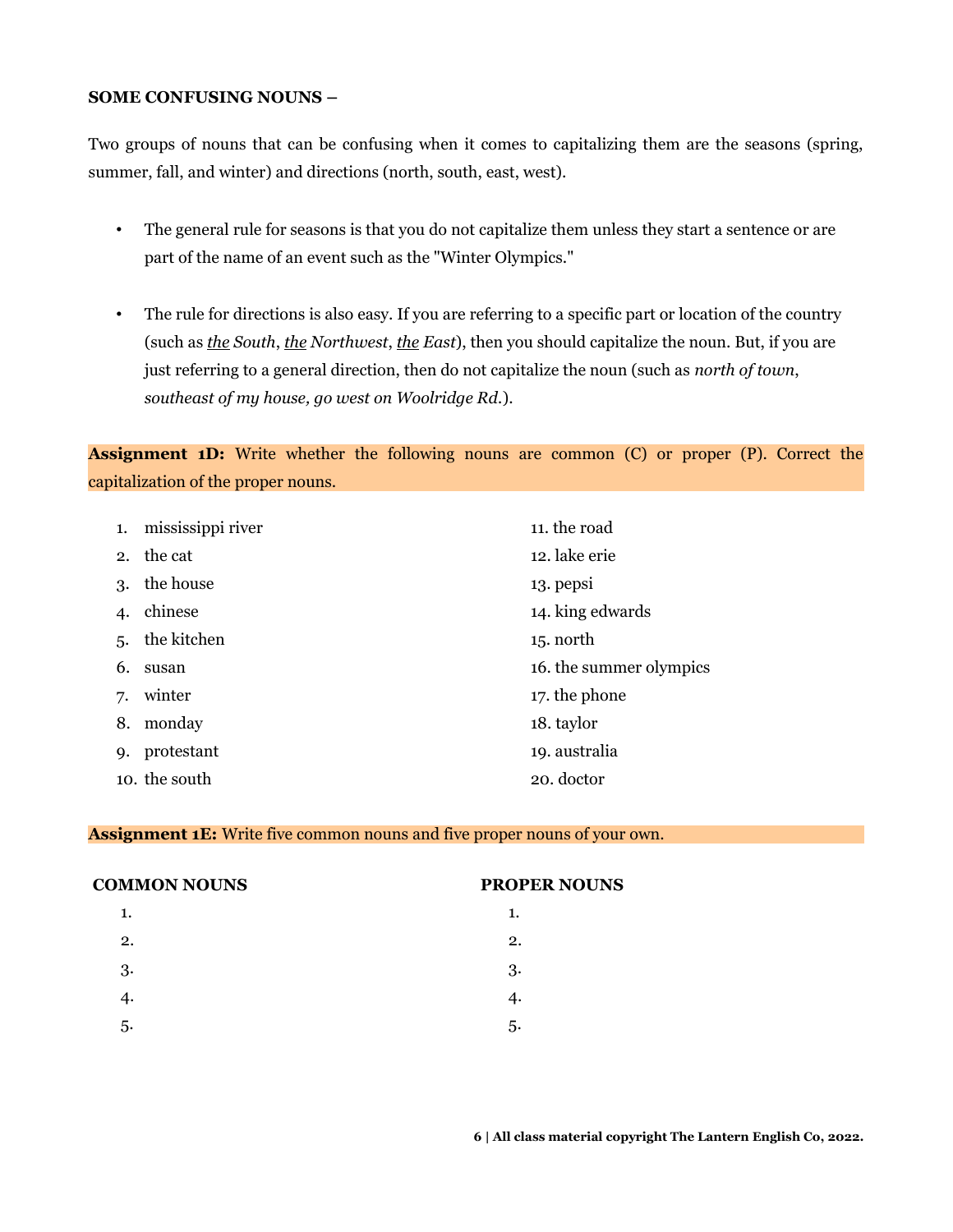

## **Week One: Writing Lesson & Assignments: Review of the Paragraph**

This year in writing, we will focus on the concept of summary and narrative writing, in addition to composition writing. However, to begin any of these types of writing, you must first be able to write a paragraph. Therefore, on this first week, we are going to review the paragraph.

Remember, paragraphs are groups of sentences that express one main idea. They help us to be able to describe or explain more detail and eventually write compositions like essays, research papers, book reports, and stories.

A paragraph should always contain a clear topic sentence. This first sentence tells the reader exactly what the paragraph will be about. After this first sentence, you should write approximately two to four detail sentences that provide more information about the topic. Finally, you should write a concluding sentence that restates the topic or something interesting or important about the topic.

For your current skill level, your paragraphs should be approximately three to five sentences in length. But remember, the most important component of your paragraphs is unity. That is, every sentence must work together to express the main idea in the topic sentence. Your paragraphs should contain no unnecessary details.

Let us look at two examples:

- **GOOD PARAGRAPH:** Baseball is a great sport. Two teams of nine players compete against each other. The pitcher on one team throws the ball to a batter on the other team. The batter tries to hit the ball. If the batter hits the ball, he tries to run around three bases back to home plate while players on the other team try to catch the ball and tag the batter. Although there are a lot of rules and the games can be long, baseball is a great sport.
- **POOR PARAGRAPH:** Baseball is a great sport. Figure skating is also a really cool sport. Two teams of nine players compete against each other. The pitcher on one team throws the ball to a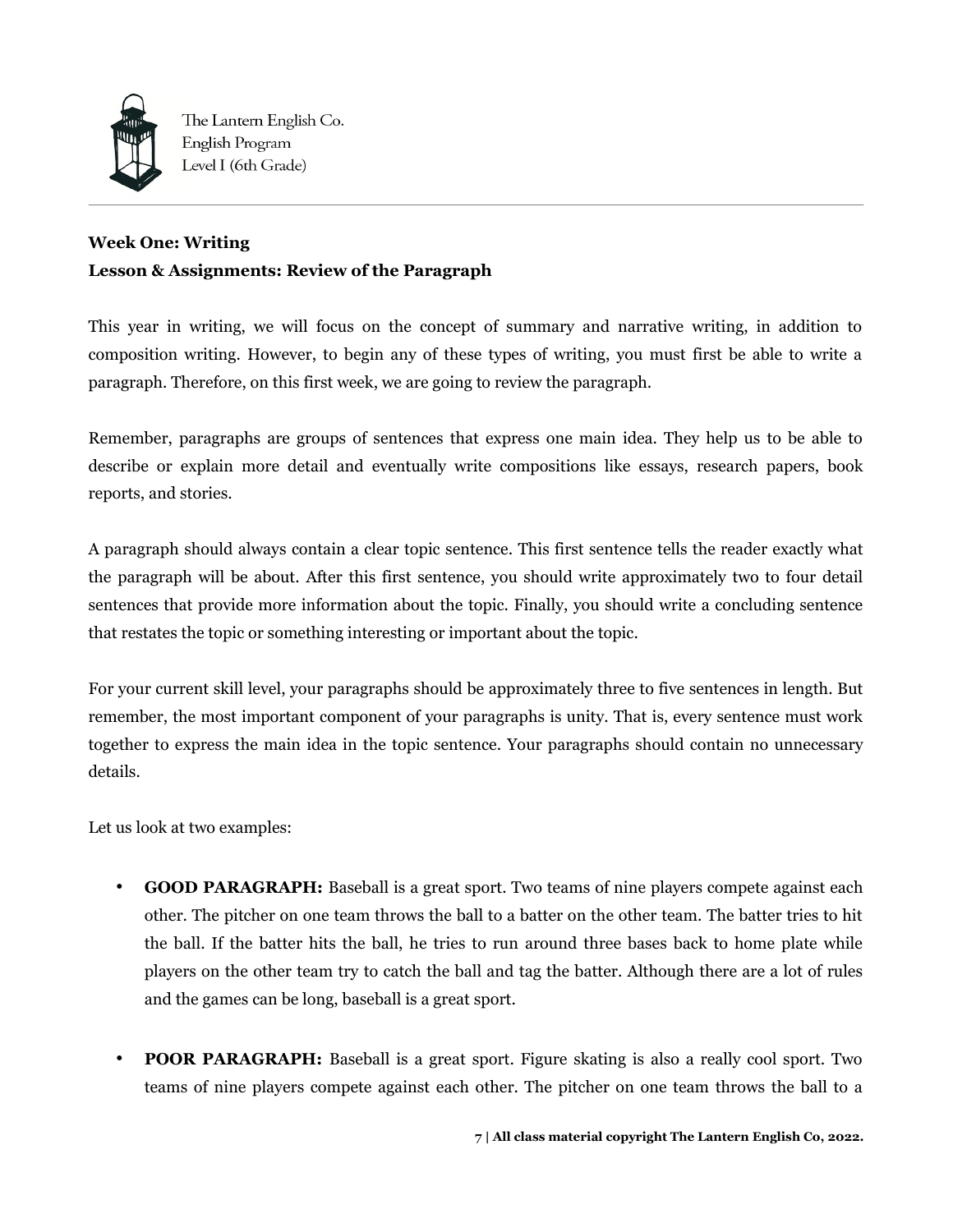batter on the other team. The batter tries to hit the ball. If the batter hits the ball, he tries to run around three bases back to home plate while players on the other team try to catch the ball and tag the batter. Although there are a lot of rules and the games can be long, baseball is a great sport, although I really like figure skating much better.

The first paragraph is good because it has a clear topic sentence, and every detail sentence goes on to explain more information about the sport of baseball. The concluding sentence states something interesting/important about baseball, but also restates the idea that baseball is a great sport.

The second paragraph is nearly identical, but it is poorly constructed because the writer adds two sentences about figure skating. These sentences have nothing to do with explaining information about baseball. These distract the reader from the main idea of the paragraph. These are unnecessary details and should be eliminated.

#### **FORMATTING 101 –**

**1. Write one sentence after another without adding spaces or starting over on a new line.** Look at the examples below:

#### *Incorrect*:

Last weekend, we went to a baseball game. The game was between the Rochester Red Wings and the Norfolk Tides. The Red Wings played very well, and we really enjoyed watching the game. During the seventh inning stretch, we got ice cream like we always do. The Red Wings won the game easily, but it was late so we did not stay for the fireworks. Baseball games are one of our favorite parts of summer. *Correct*:

Last weekend, we went to a baseball game. The game was between the Rochester Red Wings and the Norfolk Tides. The Red Wings played very well, and we really enjoyed watching the game. During the seventh inning stretch, we got ice cream like we always do. The Red Wings won the game easily, but it was late so we did not stay for the fireworks. Baseball games are one of our favorite parts of summer.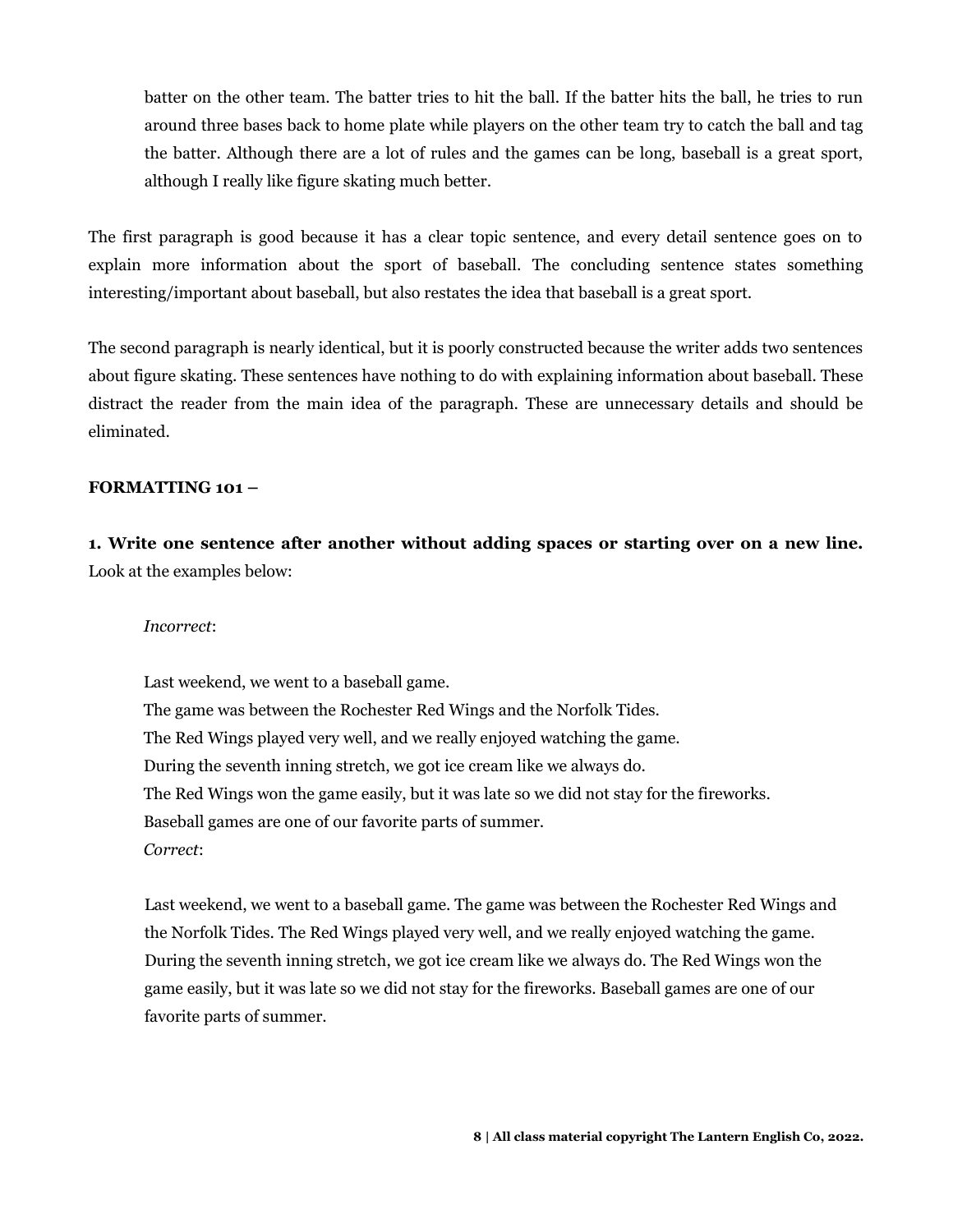**2.** *Indent* **the first line of the paragraph or put a complete space in between each paragraph to make it clear to the reader that you are beginning a new paragraph.** See the examples below:

#### *Incorrect***:**

Pocahontas led an active life with her tribe. She was born around 1595, a Powhatan Native American. This tribe had a population of about 15,000. She had approximately forty siblings, but she was her father's favorite daughter. Most of Pocahontas' time was spent doing active things, like running, doing cartwheels, and playing games. She also had many chores that only women and girls did, like making baskets, taking care of the babies, and building huts. During her childhood settlers came to the Chesapeake and built Jamestown.

Pocahontas' teen years were filled with ups and downs. Pocahontas' best-known story is when she saved Captain John Smith's life in 1607. After this John Smith and she became friends. With this new friendship Pocahontas brought food to the starving colony many times throughout her preteen and early teen years.

#### *Correct***:**

Pocahontas led an active life with her tribe. She was born around 1595, a Powhatan Native American. This tribe had a population of about 15,000. She had approximately forty siblings, but she was her father's favorite daughter. Most of Pocahontas' time was spent doing active things, like running, doing cartwheels, and playing games. She also had many chores that only women and girls did, like making baskets, taking care of the babies, and building huts. During her childhood settlers came to the Chesapeake and built Jamestown.

Pocahontas' teen years were filled with ups and downs. Pocahontas' best-known story is when she saved Captain John Smith's life in 1607. After this John Smith and she became friends. With this new friendship Pocahontas brought food to the starving colony many times throughout her preteen and early teen years.

#### *OR:*

Pocahontas led an active life with her tribe. She was born around 1595, a Powhatan Native American. This tribe had a population of about 15,000. She had approximately forty siblings, but she was her father's favorite daughter. Most of Pocahontas' time was spent doing active things, like running, doing cartwheels, and playing games. She also had many chores that only women and girls did, like making baskets, taking care of the babies, and building huts. During her childhood settlers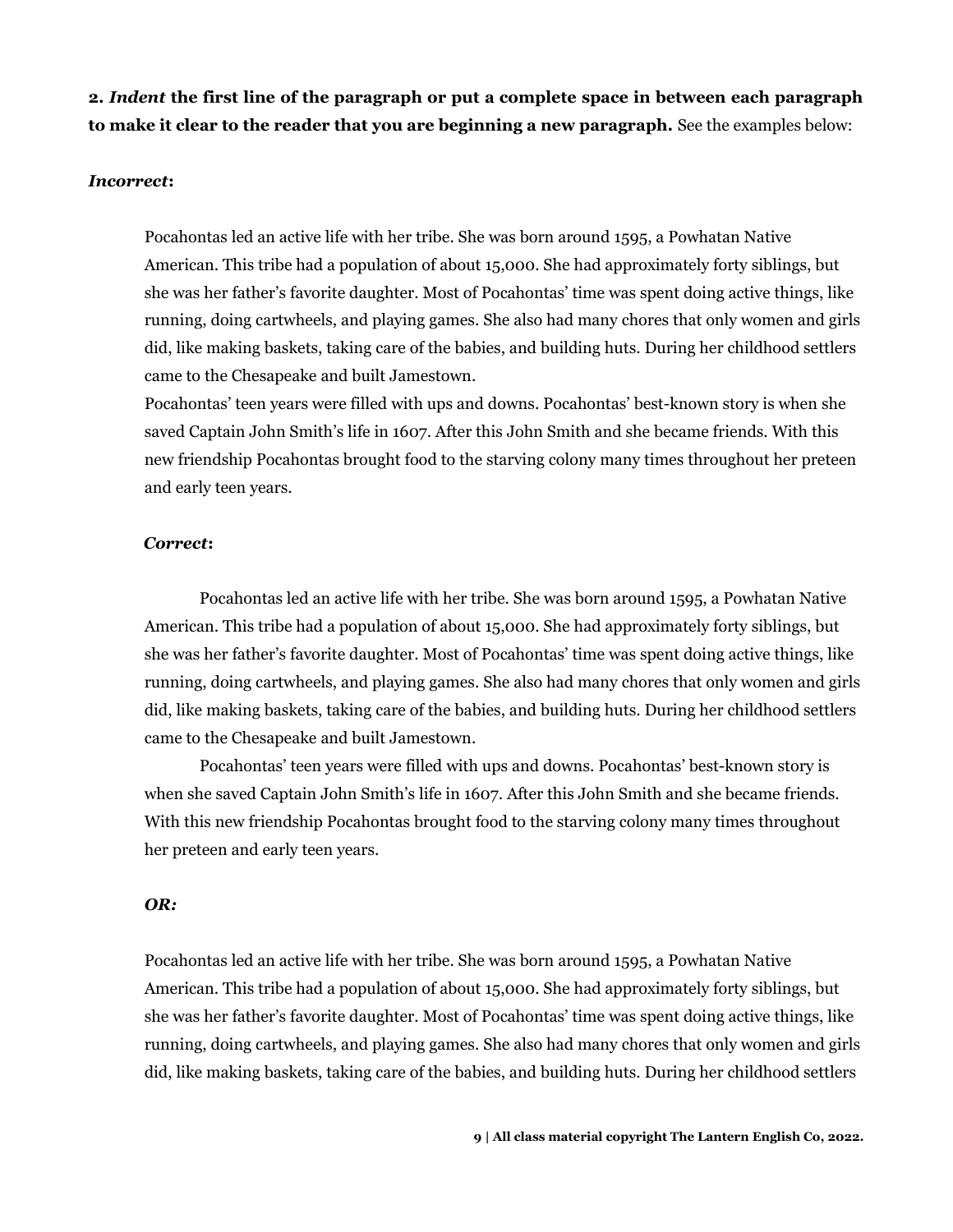came to the Chesapeake and built Jamestown.

Pocahontas' teen years were filled with ups and downs. Pocahontas' best-known story is when she saved Captain John Smith's life in 1607. After this John Smith and she became friends. With this new friendship Pocahontas brought food to the starving colony many times throughout her preteen and early teen years.

**NOTE:** *Indenting* your paragraphs when you are handwriting is easy. You should just start writing a little bit further in on the first sentence. If you are typing your paragraphs, the easiest way to indent your paragraph is to press the "tab" button. It should look something like this on your keyboard:



There is one additional formatting rule you should know about: justifying text. This means to make the right side of the text even to create a straight line. Please note that using justified text is common only in newspaper or magazine writing. Justified text can be used per preference (as you may see in our lesson material), but it is not commonly accepted in academic writing (paper writing for school or college) nor commonly used for web writing. See the examples below:

#### *Not Justified Text*:

To make an apple pie, you will first need to peel and slice four to six large apples. Then, you should mix the apples with some sugar, flour, and cinnamon. Pour the apples into an unbaked pie crust. Dot the top with butter. Cut a design into the top pie crust, lay it on top of the pie, and pinch and trim the edges to make a tight seal. Place the pie on a baking sheet to avoid spills. Bake the pie in a 350 degree oven for about an hour.

#### *Justified Text*:

To make an apple pie, you will first need to peel and slice four to six large apples. Then, you should mix the apples with some sugar, flour, and cinnamon. Pour the apples into an unbaked pie crust. Dot the top with butter. Cut a design into the top pie crust, lay it on top of the pie, and pinch and trim the edges to make a tight seal. Place the pie on a baking sheet to avoid spills. Bake the pie in a 350 degree oven for about an hour.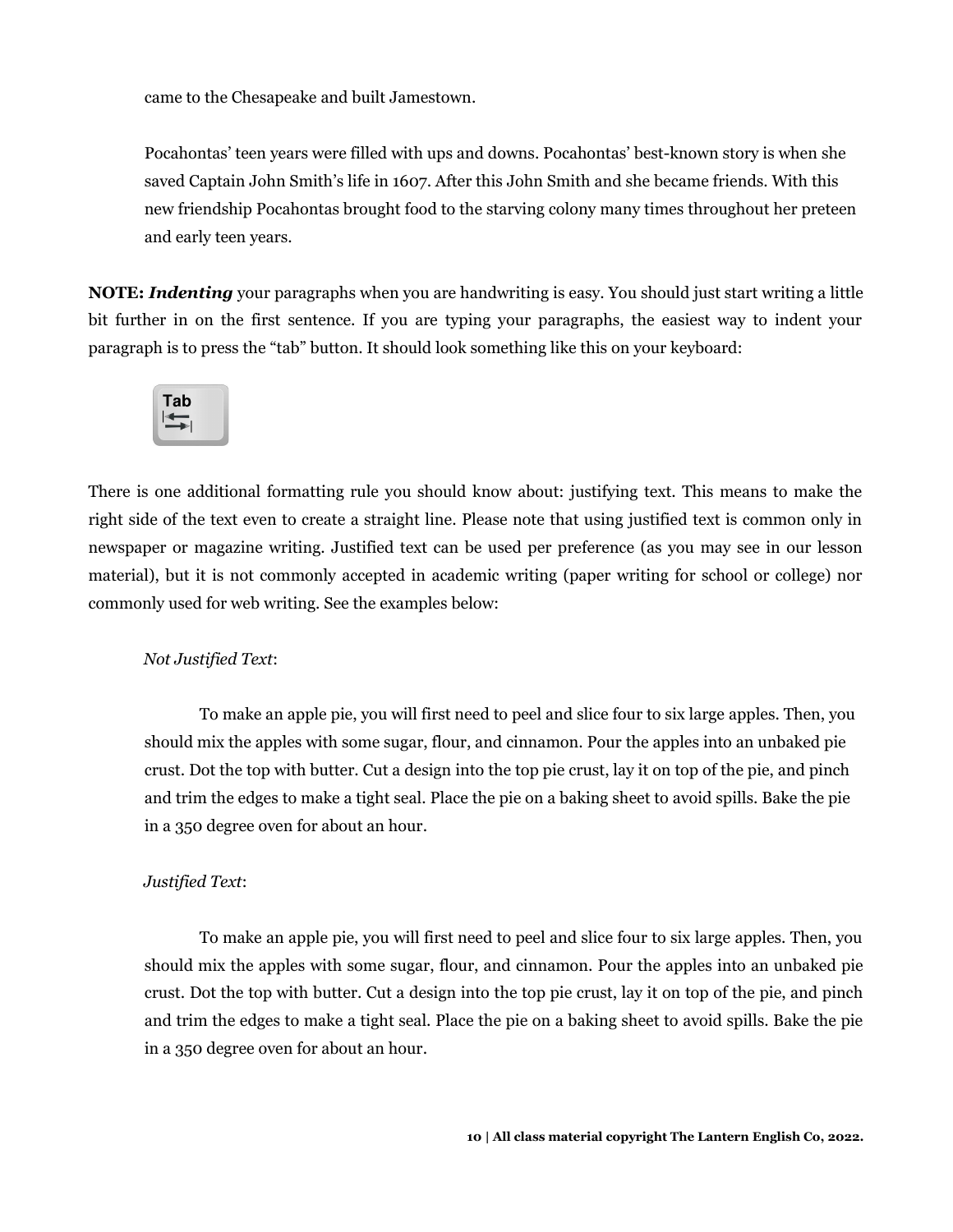**NOTE**: To straight align your text in a word processor, choose the justify icon. You should see these four options somewhere at the top of your word processing program.



 **align left center align right justify**

Above all, remember that your paragraphs must contain the following:

- Correct formatting, including connected sentences and an indented first line
- A topic sentence and a clear main idea
- Good supporting details that describe or explain the topic sentence
- A concluding sentence that restates the topic clearly and (1) expresses an emotion, thought, or opinion about the topic sentence; or (2) says something interesting or important about the topic.

**Assignment 1:** Write **four** paragraphs of your own, each on a different topic. You may choose any paragraph types you wish (descriptive, how-to, explanatory, narrative). Each paragraph should be four to six sentences long.

**Ensure that you use appropriate formatting.** In each paragraph, write one sentence after the other, indent the first line, and left-align the text. Justified text is optional but not required.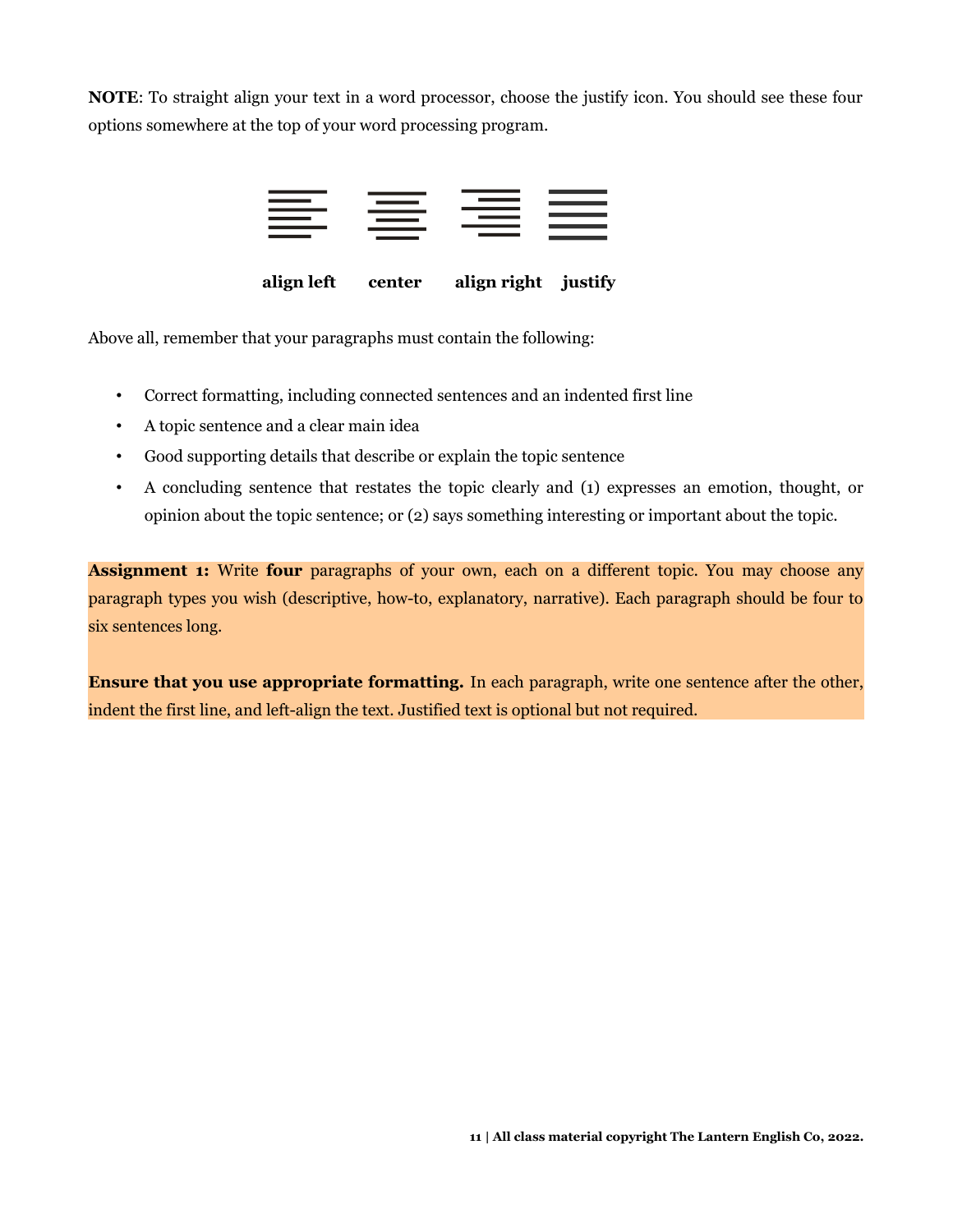

# **Week One: Literature Lesson & Assignments: Elements of Literature**

Reading and writing go hand in hand. Reading can both entertain and educate us. In addition, reading can make us stronger writers, by showing us how other writers choose words, construct their sentences, and express their ideas. Writing allows us to demonstrate that we understand what we have read, and in addition, can help us to understand what we have read even better.

Although written responses can be created for both fiction and non-fiction works, this class focuses entirely on fiction works. Fiction works are those that are written from one's imagination and not necessarily from fact.

To understand fiction and how to respond to it, you should first become familiar with story elements – these are the components that you will find in all fiction works you read.

- The **title** is the name of the story a simple but important element!
- The **author** is the person who wrote the story.
- The **plot** is what happens in the story-the beginning, middle, and end.
- The **characters** are the people in the story, who the story is about.
- The **setting** of the story is the location and time in which it takes place.
- The **theme** is the main idea of the story.
- The **conflict** is the major problem or issue in the story.
- The **resolution** is how that problem or issue is solved.

Remember, every story will contain these elements. Sometimes, the elements are easy to find and sometimes, you really have to look hard. However, when we take the time to look at each element in a story, we can better understand and appreciate what we are reading.